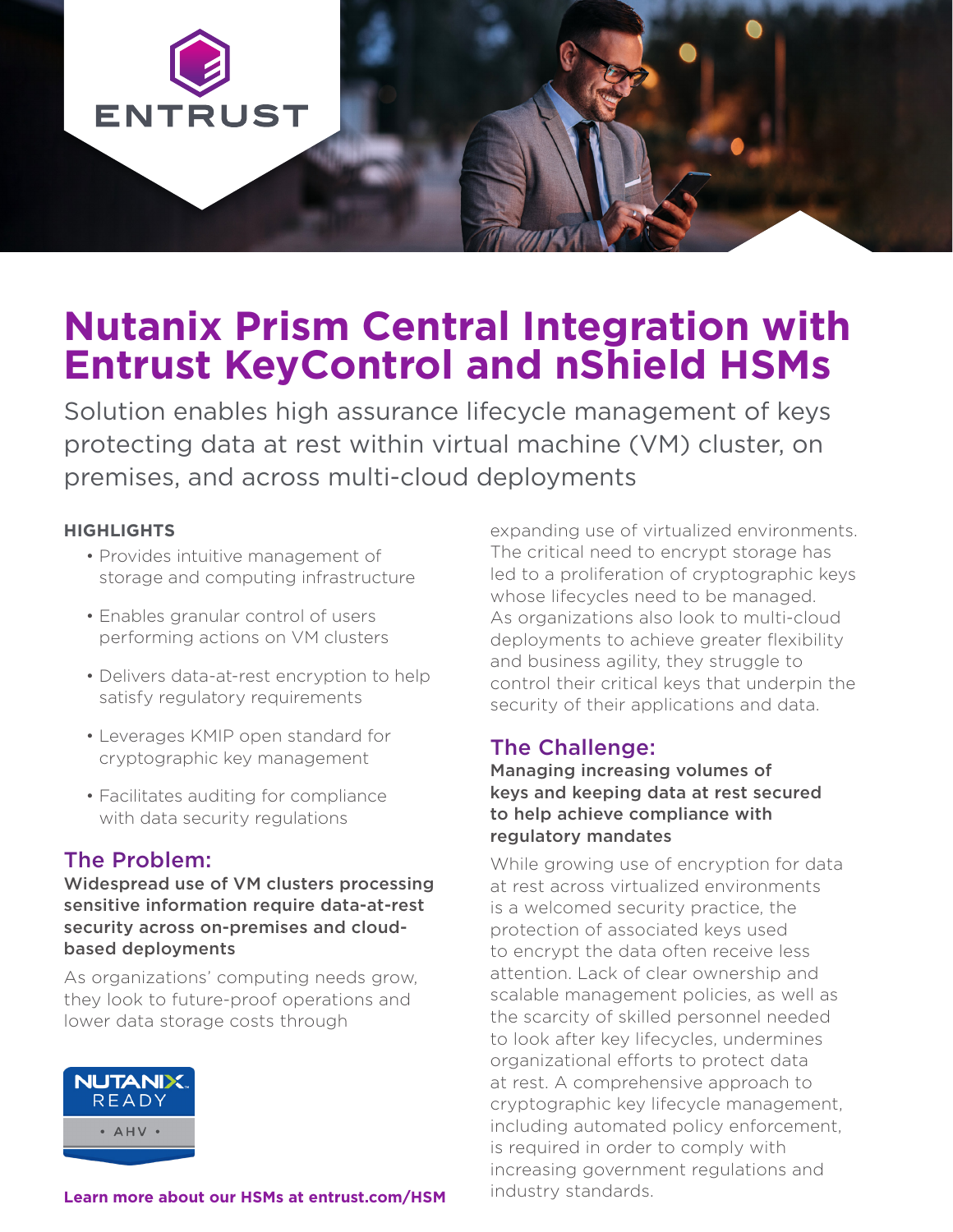## The Solution:

Nutanix Prism Central unified VM cluster management interfaces with Entrust KeyControl (formerly HyTrust) key management software and optional Entrust nShield® hardware security module (HSM)

Nutanix Prism is an end-to-end consumergrade management and operations solution for virtualized data center environments that combines administration, reporting, and intelligent automation for IT operations. Prism Central provides a unified interface for managing VM clusters globally, from a single management interface. Prism Central allows customers to manage different clusters across separate physical locations on one screen, and offers an organizational view into the distributed environment.

VM clusters are typically deployed in a variety of customer environments requiring different levels of security, including sensitive classified environments. Nutanix data-at-rest encryption for VM clusters protects data at rest and facilitates compliance with regulatory requirements.

Integration of Nutanix Prism Central with Entrust KeyControl key management software adds a certificate authority (CA) generating certificate requests and managing encryption keys. Using the Key Management Interoperability Protocol (KMIP) open standard, KeyControl establishes and enforces key use policies and manages the lifecycle of keys used to protect encrypted data at rest. With the added option to integrate Entrust nShield HSMs, the solution delivers high assurance security with a certified root of trust.



Nutanix Prism Central integrates with Entrust KeyControl and nShield HSMs (on-premises or as a service) to deliver high assurance lifecycle management of keys protecting data at rest in VMs and self-encrypting drives.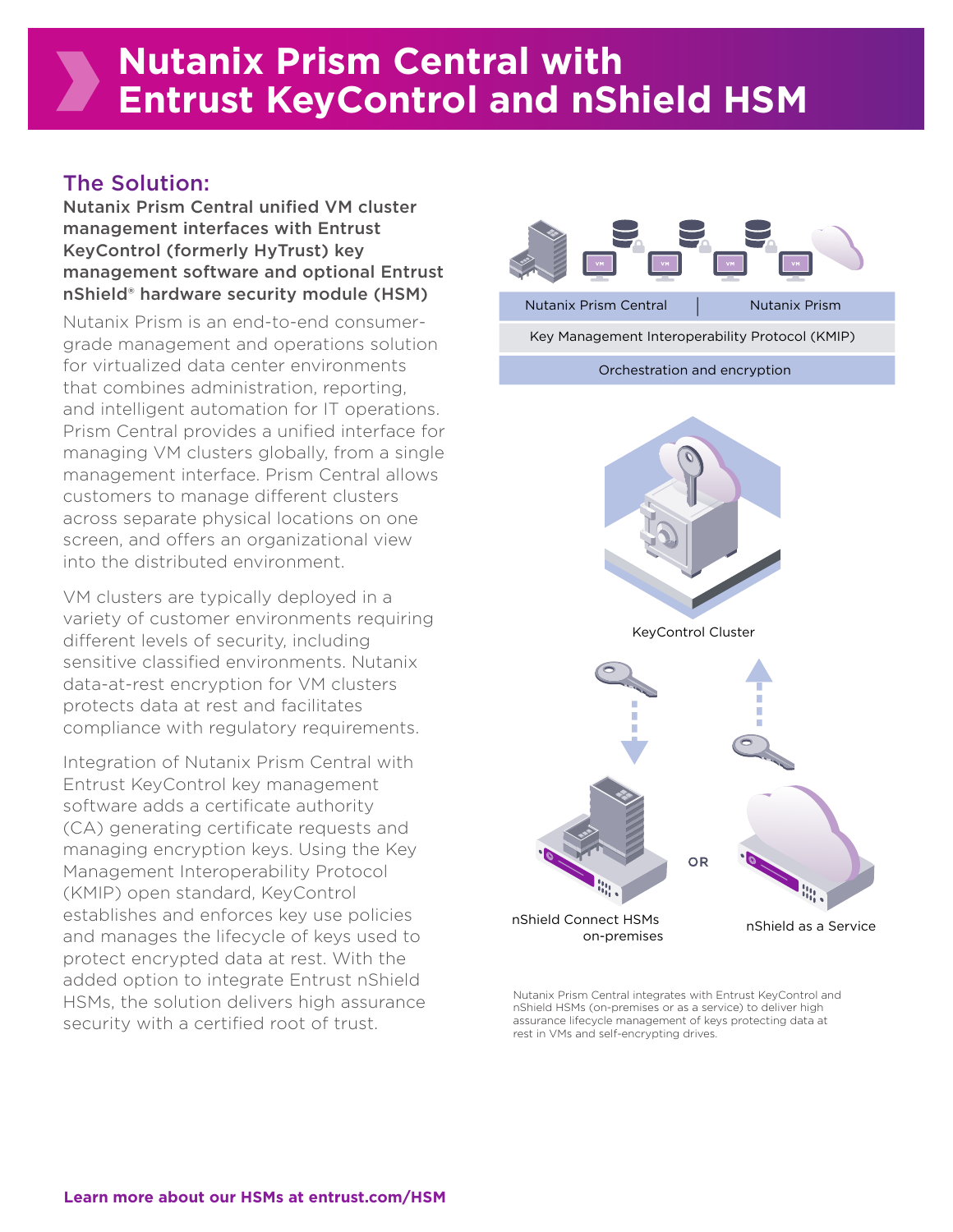## A Closer Look:

#### Why use Entrust KeyControl with Nutanix Prism Central?

KeyControl manages encryption keys across VMs and self-encrypting drives, and can scale to support increasingly larger deployments. Integration of Entrust KeyControl with Nutanix Prism Central:

- Manages keys used to encrypt data at rest using the KMIP open standard
- Enforces key use policies by separating security and administrative tasks

#### Why add Entrust nShield HSMs to the solution?

For enhanced security, Prism Central can integrate with Entrust nShield HSMs to establish a FIPS 140-2 Level 3 and Common Criteria EAL4+ certified root of trust for critical certificates and encryption keys. The option to add a certified nShield HSM enables the combined solution to provide a hardened, tamper-resistant environment for robust certificate and key generation. Using HSMs as part of an enterprise encryption and key management strategy is considered a best practice among cybersecurity professionals. Addition of nShield HSMs to the integrated solution:

- Provides tamper-resistant environment for the generation of high entropy cryptographic keys
- Enforces key use policies with dual controls to ensure no single individual can effect changes
- Delivers certified root of trust to facilitate auditing and compliance with security regulations

The integration of Nutanix Prism Central with Entrust KeyControl key management software and Entrust nShield HSMs ensures key availability by using sophisticated management, storage, and redundancy features to guarantee keys are always accessible to the application when needed.

## About Entrust KeyControl with nShield HSMs

Entrust KeyControl is a scalable and feature-rich KMIP server that simplifies key management for encrypted workloads. KeyControl can be upgraded to Entrust DataControl to enable multi-cloud workload encryption and policy-based key management. The solution ensures the enforcement of key use policies, even when moving across private and public cloud platforms. KeyControl can integrate with Entrust nShield HSMs (on premises or as a service) to enable high assurance lifecycle management of keys. nShield HSMs facilitate regulatory compliance, delivering the highest levels of data and application security for enterprise, financial, and government organizations. Learn more at **[entrust.com/HSM](https://www.entrust.com/digital-security/hsm)**

For more information 888 690 2424 +1 952 933 1223 sales@entrust.com

## About Nutanix

Nutanix empowers enterprise customers to use cloud platforms in a simple, flexible, and cost-efficient manner, offering freedom of choice to enable true hybrid and multicloud computing. Nutanix delivers the performance, resilience, and scalability to power all workloads – virtualized, containerbased, and bare metal – in customers' clouds of choice. Learn more at **[nutanix.com](https://www.nutanix.com/)**